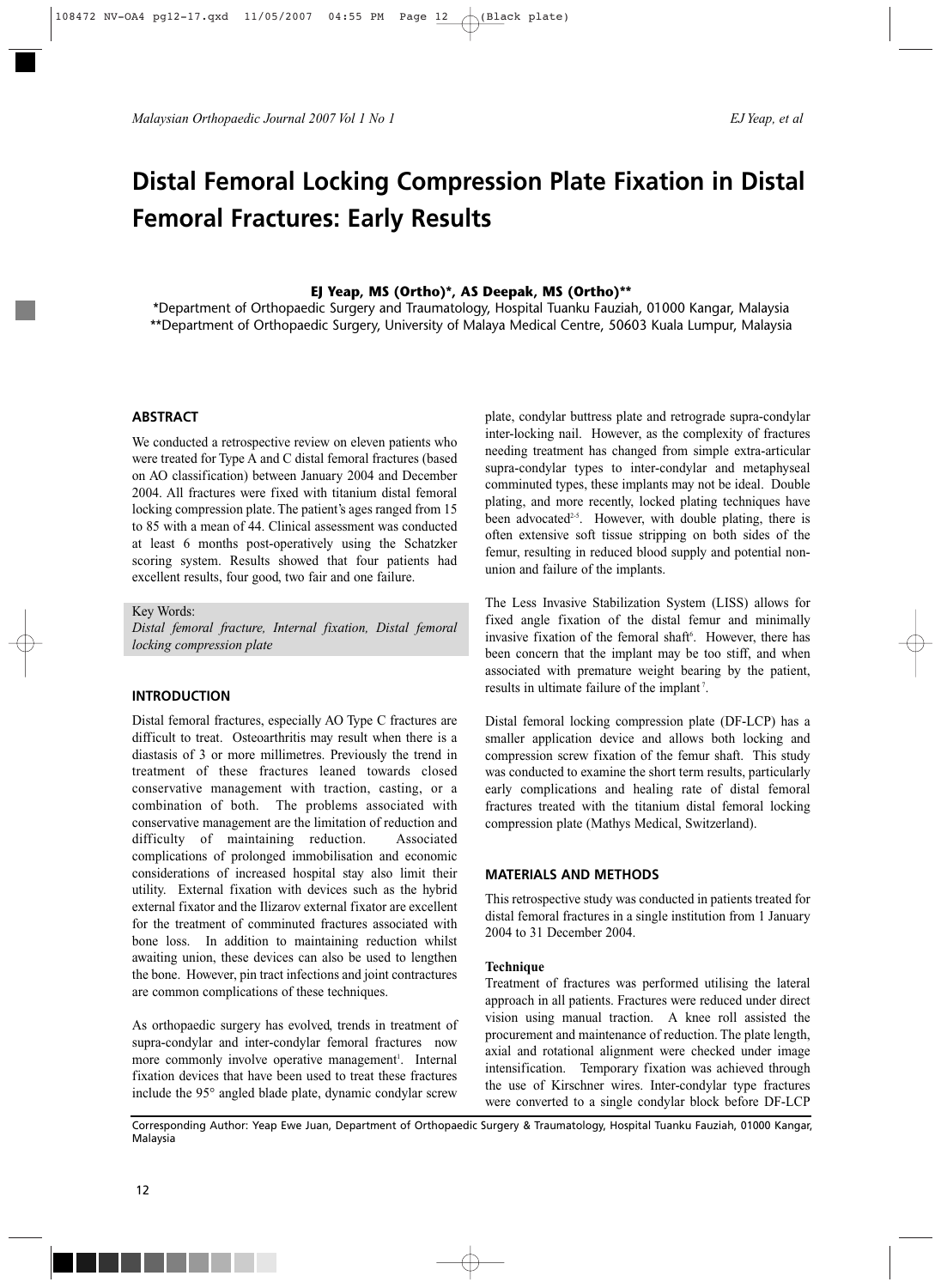Distal Femoral Locking Compression Plate Fixation in Distal Femoral Fractures: Early Results

fixation. Minimally invasive techniques were utilised where possible for insertion of proximal screws<sup>2</sup>. Where applicable, compression screws were used to approximate the plate to the femoral shaft.

# **RESULTS**

The sample consisted of 11 patients with 12 DF-LCP devices implanted. Seven patients were male and four were female. (Table I) The patients' ages ranged from 15 to 85 years with a mean age of 44 years. The causes of fractures were motor vehicle accident in seven patients and a fall in four patients. There were no sports or industrial accidents. One patient sustained multiple fractures including lung injury which required ventilation. Seven fractures involved the right side and four involved the left. The average length of hospitalisation was 17.2 days with a range of 8 to 34 days. The average number of days from injury to surgery was 9.9 days with a range of 4 to 19 days. Patient follow-up ranged from 6 months to 15 months with an average of 9.7 months.

The operative time ranged from 80 minutes to 180 minutes, with an average of 119.2 minutes. The lengths of the plates used were 5-holes (4 cases), 7-holes (5 cases), 9-holes (2 cases) and 11-holes (1 case).

According to the AO classification system, there were four Type A1, two Type A3, one Type C1, one Type C2 and three Type C3 fractures. Four (36.4%) of the fractures were open with one sub-classified into Gustilo's IIIA and three IIIB. The seven (63.6%) closed fractures were sub-divided according to Tscherne's classification (four type I and three type II).

Successful fracture union was defined as complete bridging callus in three cortices, together with painless full weight bearing. All patients were able to bear full weight postoperatively except for one patient. Excluding this patient, average time to union was 18 weeks with a range from 6 weeks to 36 weeks. Mean extension was 1° (range 0° to 5°), with mean flexion 107.7° (range 40° to 140°). Mean range of motion was from 1° to 107.7°.

Using the Schatzker scoring system, there were four excellent results, four good, two fair and one failure<sup>1</sup>.

#### **Complications**

Complications included one implant fracture which required revision to another DF-LCP. There was one mal-alignment of the lower limb. One plate was cutting out due to poor fixation. There were no non-unions, deep infections or removal of implants due to ilio-tibial tract pain.

#### **Case example**

A 21 year old Chinese male was involved in a motor vehicle accident and sustained an open 3B, AO type 33A3 fracture of the left distal femur with a closed intra-articular distal end right radius fracture, closed mid-shaft right femur fracture, closed right 1st, 4th, 6th, 8th rib fractures with lung contusion.(Fig. 1a and 1b)

Initial surgical management included wound debridement, tibial pin insertion for the left femur, open reduction and plating for the right radius and right femur. Definitive delayed open reduction and internal fixation with a 7-hole DF-LCP was performed for his left distal femur. (Fig. 2a and 2b) He was discharged well with wheelchair ambulation and physiotherapy on an outpatient basis. At four months, he was fully bearing weight and radiographs revealed complete fracture healing. (Fig. 3a, 3b, 4a & 4b)

# **DISCUSSION**

Current fracture patterns veer towards complex comminuted types due to the prevalence of high speed vehicles. Improved healthcare results in a longer lifespan and subsequently presents us with more osteoporotic fractures which were previously treated using conservative methods.

The LCP is a single beam construct where the strength of its fixation is equal to the sum of all screw-bone interfaces rather than a single screw's axial stiffness and pullout resistance in unlocked plates<sup>8</sup>. Its unique biomechanical function is based on splinting rather than compression resulting in flexible stabilisation, avoidance of stress

No age sex mech Soft Type Complications bone full wt LLD rom F/up schatzke tissue graft bear (cm) °\* (mths) score injury (mths)<br>03B 33C2 Implant\_fracture Yes 8 1 45 F MVA O3B 33C2 Implant fracture Yes 8 4 0-135 15 Good 2 35 M MVA O3B 33C3 - - 9 2 5-40 13 Fair 3 80 F Fall C1 33A1 - - 6 - 0-120 10 Excellent 4 73 M Fall C1 33A1 - Yes 4 - 0-120 8 Good 5 85 F Fall C1 33A3 Plate cutting out - - - 0-45 12 Failure 6 25 M MVA O3A 33C3 - - 2 - 0-135 11 Excellent 7 68 F Fall C1 33C3 Poor reduction - 5 - 0-90 9 Fair 8 19 M MVA C2 33C1 Tibial pin site - 3 - 0-110 9 Good infection 9 21 M MVA O3B 33A3 Ventilated - 4 - 0-140 8 Excellent 10 18 M MVA C2 33A1 - - 3 - 0-140 6 Excellent 11 15 M MVA C2 33A1 - - 1.5 - 5-110 6 Good

**Table I:** Results for studied patients treated from January 2004 to December 2004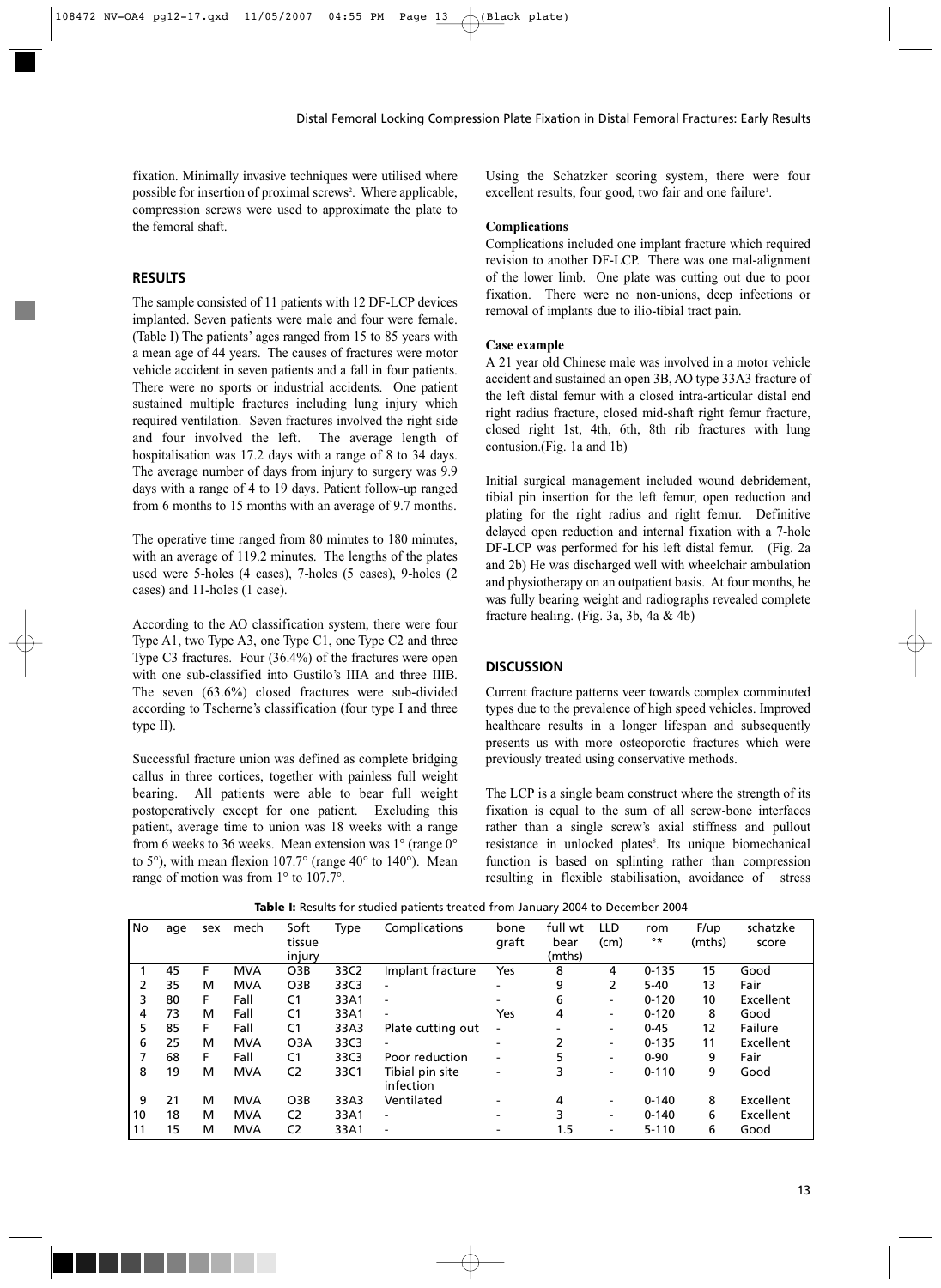# *Malaysian Orthopaedic Journal 2007 Vol 1 No 1 EJ Yeap, et al*

|                              |                |      |      |    | Table II: Comparison |                 | of results of distal femoral fractures treated with LISS obtained by other studies |                 |             |                  |                  |        |               |                  |           |
|------------------------------|----------------|------|------|----|----------------------|-----------------|------------------------------------------------------------------------------------|-----------------|-------------|------------------|------------------|--------|---------------|------------------|-----------|
| author                       | ġ              | open | Type |    | Age                  | F/up            | Rom <sup>°</sup>                                                                   | Time            |             | Complications(%) |                  |        |               | Scoring          | Excellent |
|                              |                | s#   | ે    |    |                      | (mths)          | (%)                                                                                | p<br>P          | <b>Bone</b> | Deep             | Revision Removal |        | Malalign      | System           | and       |
|                              |                | ે    | ⋖    |    |                      |                 |                                                                                    | Union           | Graft       | Infection Loose/ |                  | Due to | ment          |                  | Good      |
|                              |                |      |      |    |                      |                 |                                                                                    | (WKS)           |             |                  | Broken           | Pain   |               |                  | Results   |
| KREGOR et a $l^2$            | 99             | ≸    |      |    | 49                   | Ō               | 2-103                                                                              |                 | ۱           | m                | 1.5              |        | 4.5           |                  |           |
|                              |                |      |      |    |                      |                 |                                                                                    |                 |             |                  |                  |        |               |                  |           |
| <b>SCHANDELMAIER</b>         | 54             | 18.5 |      |    | ≸                    | ဖ               | 104                                                                                | 14.3            |             | $\ddot{ }$ .     | 7.4              |        | $\tilde{5}$   | <b>NEER</b>      | ≸         |
| et al <sup>5</sup>           |                |      |      |    |                      |                 |                                                                                    |                 |             |                  |                  |        |               |                  |           |
| SCHUTZ et al <sup>3</sup>    | 99             | 29   |      |    | Ŋ                    | 13.7            | $0 - 107$                                                                          | ≸               | ဖ           |                  | ဖ                |        |               |                  |           |
|                              |                |      |      |    |                      |                 |                                                                                    |                 |             |                  |                  |        |               |                  |           |
| FANKHAUSER                   | 30             | 46.7 |      |    | 5                    | 20              | $4 - 113(A)$                                                                       | $\overline{c}$  |             | ٠                | $\overline{a}$   | 23.3   |               | KSS              | 131/200   |
| $et$ a $l^{12}$              |                |      |      |    |                      |                 | $9 - 101$ (C)                                                                      |                 |             |                  |                  |        |               | <b>INJOHSAT</b>  | 71/100    |
| KREGOR et al <sup>9</sup>    | 103            | 34   |      |    | 52                   | $\ddot{a}$      | $1 - 109$                                                                          | $\overline{c}$  |             | m                | ь                | m      | ٯ             |                  |           |
|                              |                |      |      |    |                      |                 |                                                                                    |                 |             |                  |                  |        |               |                  |           |
| MARKMILLER                   | $\overline{6}$ | ≸    |      |    | 57                   | $\overline{12}$ | $0 - 110$                                                                          | 13.8            |             |                  | $\overline{a}$   |        | $\frac{1}{2}$ | <b>INTOFISAT</b> | 87.5      |
| et al <sup>13</sup>          |                |      |      |    |                      |                 |                                                                                    |                 |             |                  |                  |        |               |                  |           |
| WEIGHT and                   | 22             | 27   |      | ౷  | 4                    | $\frac{8}{2}$   | $5 - 114$                                                                          | $\tilde{c}$     |             |                  |                  | 18.2   | 13.6          |                  |           |
| <b>COLLINGE<sup>10</sup></b> |                |      |      | ∞  |                      |                 |                                                                                    |                 |             |                  |                  |        |               |                  |           |
| SCHUTZ et al <sup>4</sup>    | 66             | 32   |      | ౷  | 52                   | $\overline{12}$ | 112                                                                                | $\frac{4}{2}$   | Ō           | m                | 4.5              |        | 37            |                  |           |
|                              |                |      |      |    |                      |                 |                                                                                    |                 |             |                  |                  |        |               |                  |           |
| WONG et al <sup>14</sup>     | $\frac{6}{2}$  |      |      |    | 75                   | 23              | ≸                                                                                  | $\overline{30}$ |             |                  | 12.5             |        |               | OXFORD           | 46/60     |
|                              |                |      |      |    |                      |                 |                                                                                    |                 |             |                  |                  |        |               |                  |           |
| YEAP and                     | $\Xi$          | 96   |      |    | 4                    | 9.7             | $1 - 107.7$                                                                        | $\frac{8}{16}$  | 18.2        | ı                | თ                |        | Ō             | <b>SCHATZKER</b> | 72.7      |
| <b>DEEPAK</b>                |                |      | ь    | ١Л |                      |                 |                                                                                    |                 |             |                  |                  |        |               | SCORE            |           |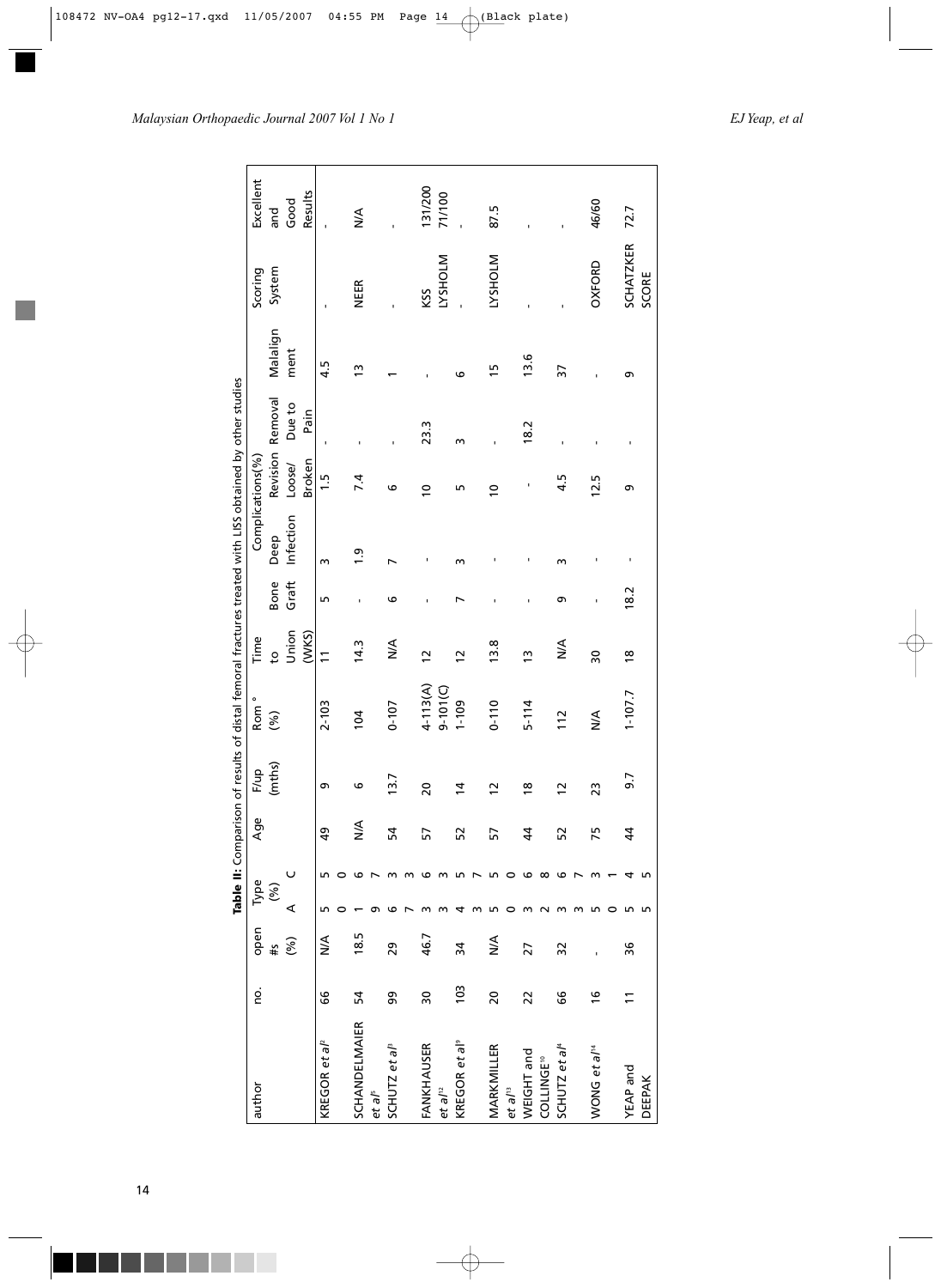# Distal Femoral Locking Compression Plate Fixation in Distal Femoral Fractures: Early Results





**Fig. 2a:** Radiographs of the left knee, AP view, initial postoperative period.



**Fig. 3a:** Full weight bearing, 4 months postoperatively. **Fig. 3b:** Full range of motion, 4 months postoperatively.



**Fig. 1a:** Radiograph of the left knee, preoperatively, AP view. **Fig. 1b:** Radiograph of the left knee, preoperatively, lateral view.



**Fig. 2b:** Radiographs of the left knee, lateral view, initial postoperative period.

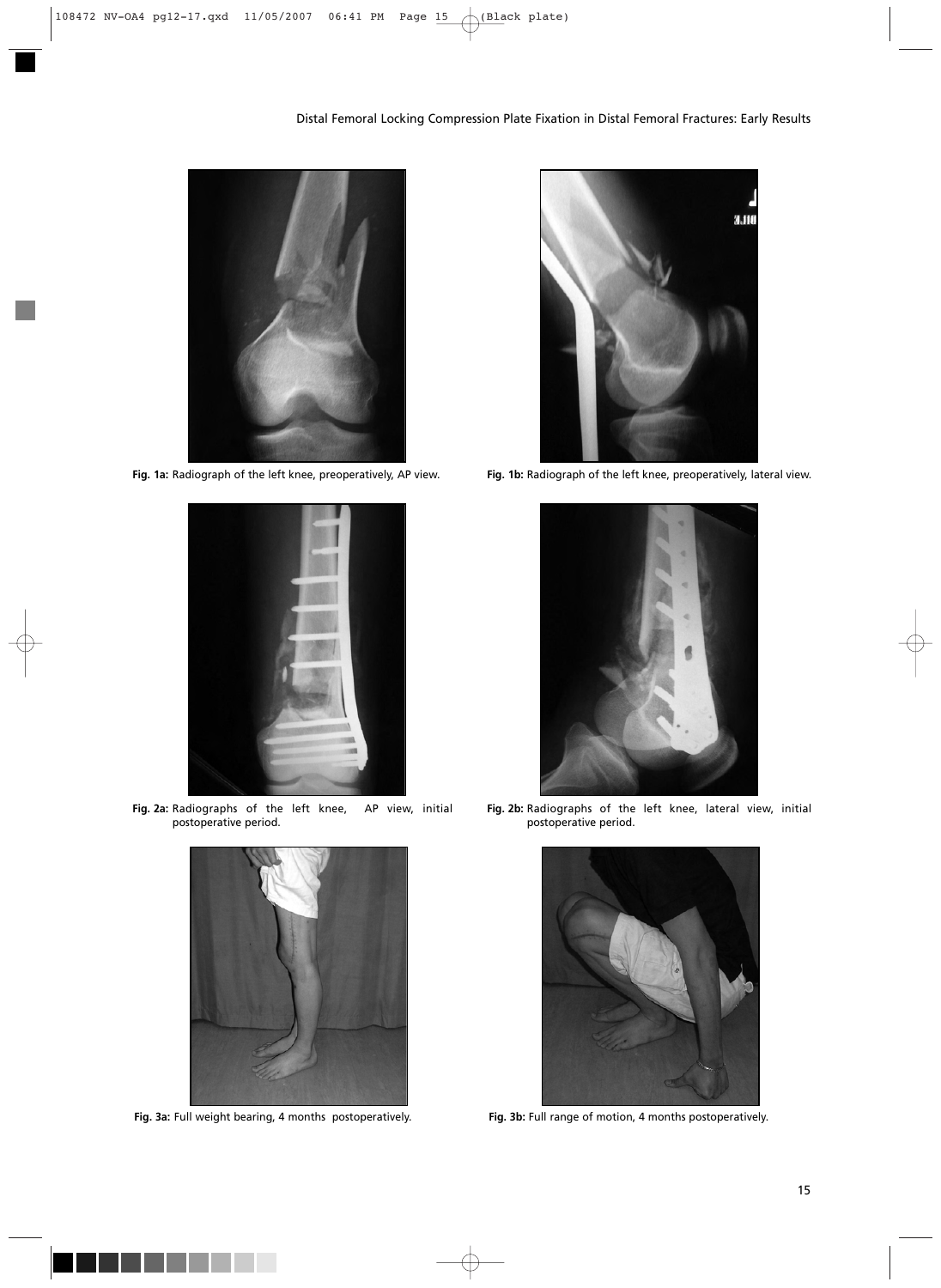### *Malaysian Orthopaedic Journal 2007 Vol 1 No 1 EJ Yeap, et al*



**Fig. 4a:** Radiograph of the left knee, AP view, 4 months postoperatively.

shielding and induction of callus formation<sup>9</sup>. When applied via a minimally invasive technique, it allows for prompt healing, lower rates of infection and reduced bone resorption as blood supply is preserved.

The DF-LCP is a further development from the LISS, which was introduced in the mid to late 1990's<sup>5,6</sup>. The main difference between the DF-LCP and the LISS is that the LISS utilises an outrigger device for shaft holes, functioning essentially as a locking guide jig, which is attached to the distal part of the plate and guides the placement of the proximal locking screws. The shaft holes on the DF-LCP are oval allowing for the options of a compression screw or a locking screw. This leads to a more precise placement of the plate, as it is able to be compressed more closely to the bone.

Although DF-LCP is designed to fit the anatomy of the distal femur, we were worried about the fit in our local Asian population where shorter and smaller femurs are the norm. However, thus far, our limited numbers demonstrate that this is not an issue. Our cases do not demonstrate any irritation of the ilio-tibial tract which causes pain so severe that it necessitates removal of the implant<sup>9,10</sup>. This could be because we do not use the outrigger device, and are therefore better able to approximate the distal portion of the plate to the bone, ensuring that prominent hardware does not become an irritation to the ilio-tibial tract. Comparable studies utilising the LISS demonstrate similar short term results (Table II). Although the follow-up period of our series was short, studies have shown that early function is comparable to final long term outcome<sup>11</sup>. The outcome seems to correlate with fracture severity, anatomic reduction, aetiology, bone quality, length of time elapsed from injury to surgery, concomitant injuries , and exact positioning and fixation of the implant<sup>12</sup>.



**Fig. 4b:** Radiograph of the left knee, lateral view, 4 months postoperatively.

The definitive long term prognosis remains unknown as of today, as the earliest LISS was implanted in the mid to late 1990's. Furthermore, the initial severe concomitant cartilage damage may predispose to early osteoarthritis although there is no evidence of that yet<sup>13</sup>.

In our series, two cases were scored as fair and one failed. These three cases required the use of aids and were either A3 or C3 type fractures. Previous studies have noted that type A1 and C1 fractures tend to have better outcomes<sup>11</sup>. The failure was in a severely osteoporotic female patient whose distal femoral fracture was poorly reduced leading to a situation in which the DF-LCP was cutting out. Furthermore, a short 5-hole plate was used. In osteoporotic bones, other authors recommend using a longer plate and bicortical anchoring on the shaft<sup>4,12,14</sup>. Loosening of the plate is usually due to misjudgement of the lever-arm or bone quality $12$ , but can also be due to improper positioning of the plate or screws, which was the case in this patient. Kregor et al recommends a small incision over the proximal part of the plate for accurate positioning, a technique that we utilised in later cases<sup>9</sup>.

The two cases that scored 'fair' were type C3 fractures. One patient suffered from LCL and PCL instability postoperatively, but reported minimal pain when ambulating with a knee brace. There was varus angulation of 10°, internal rotation of 5°, and limb length discrepancy of 2 centimetres. In comminuted fractures such as this, the risk for rotation, varus, valgus and shortening is unavoidable<sup>12</sup>. The other case had a previous ipsilateral total hip replacement for a femoral neck fracture and the fracture was also not well reduced.